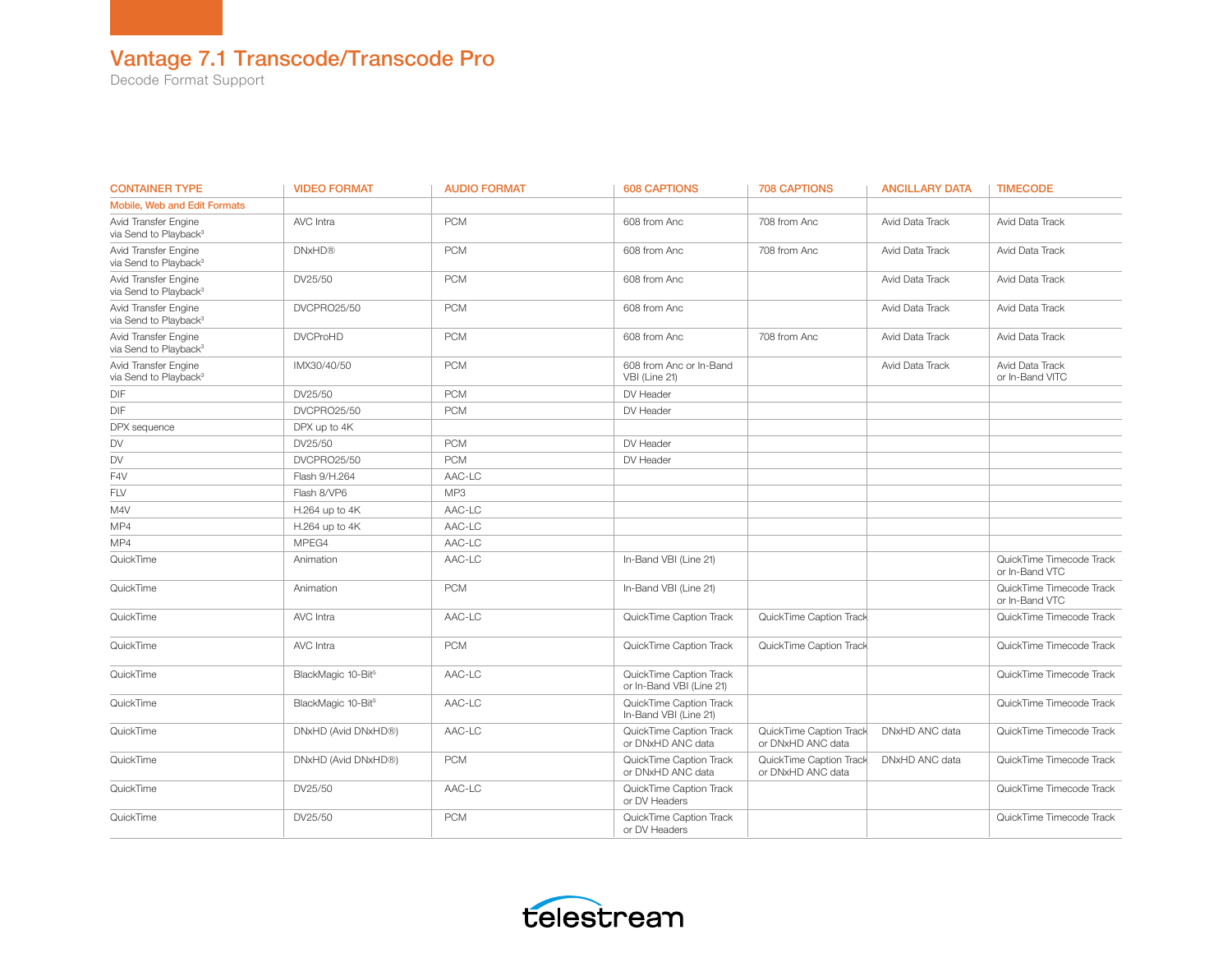| <b>CONTAINER TYPE</b>                | <b>VIDEO FORMAT</b>                | <b>AUDIO FORMAT</b> | <b>608 CAPTIONS</b>                                 | <b>708 CAPTIONS</b>                           | <b>ANCILLARY DATA</b> | <b>TIMECODE</b>                                                           |
|--------------------------------------|------------------------------------|---------------------|-----------------------------------------------------|-----------------------------------------------|-----------------------|---------------------------------------------------------------------------|
| Mobile, Web and Edit Formats, cont'd |                                    |                     |                                                     |                                               |                       |                                                                           |
| QuickTime                            | DVCPRO HD                          | AAC-LC              | QuickTime Caption Track                             | QuickTime Caption Track                       |                       | QuickTime Timecode Track                                                  |
| QuickTime                            | DVCPRO HD                          | <b>PCM</b>          | QuickTime Caption Track                             | QuickTime Caption Track                       |                       | QuickTime Timecode Track                                                  |
| QuickTime                            | <b>DVCPRO25/50</b>                 | AAC-LC              | QuickTime Caption Track<br>or DV Headers            |                                               |                       | QuickTime Timecode Track                                                  |
| QuickTime                            | <b>DVCPRO25/50</b>                 | <b>PCM</b>          | QuickTime Caption Track<br>or DV Headers            |                                               |                       | QuickTime Timecode Track                                                  |
| QuickTime                            | H.264/AVC up to 4K                 | AAC-LC              | QuickTime Caption Track<br>or In-Band VBI (Line 21) | QuickTime Caption Track                       |                       | QuickTime Timecode Track<br>or In-Band VITC                               |
| QuickTime                            | H.264/AVC up to 4K                 | <b>PCM</b>          | QuickTime Caption Track<br>or In-Band VBI (Line 21) | QuickTime Caption Track                       |                       | QuickTime Timecode Track<br>or In-Band VITC                               |
| QuickTime                            | <b>HDV</b>                         | AAC-LC              | QuickTime Caption Track                             | QuickTime Caption Track                       |                       | QuickTime Timecode Track<br>or GOP headers                                |
| QuickTime                            | <b>HDV</b>                         | <b>PCM</b>          | QuickTime Caption Track                             | QuickTime Caption Track                       |                       | QuickTime Timecode Track<br>or GOP headers                                |
| QuickTime                            | IMX30/40/50                        | AAC-LC              | QuickTime Caption Track<br>or In-Band VBI (Line 21) |                                               |                       | QuickTime Timecode Track<br>or GOP headers or In-Band<br><b>VITC</b>      |
| QuickTime                            | IMX30/40/50                        | <b>PCM</b>          | QuickTime Caption Track<br>or In-Band VBI (Line 21) |                                               |                       | QuickTime Timecode Track<br>or GOP headers or In-Band<br>VITC <sub></sub> |
| QuickTime                            | MJPEGA/B                           | AAC-LC              | QuickTime Caption Track<br>or In-Band VBI (Line 21) |                                               |                       | QuickTime Timecode Track<br>or In-Band VITC                               |
| QuickTime                            | MJPEGA/B                           | <b>PCM</b>          | QuickTime Caption Track<br>or In-Band VBI (Line 21) |                                               |                       | QuickTime Timecode Track<br>or In-Band VITC                               |
| QuickTime                            | MPEG-4                             | AAC-LC              | QuickTime Caption Track                             | QuickTime Caption Track                       |                       | QuickTime Timecode Track                                                  |
| QuickTime                            | MPEG-4                             | <b>PCM</b>          | QuickTime Caption Track                             | QuickTime Caption Track                       |                       | QuickTime Timecode Track                                                  |
| QuickTime                            | MPEG-4                             | Qdesign Music 2     | QuickTime Caption Track                             | QuickTime Caption Track                       |                       | QuickTime Timecode Track                                                  |
| QuickTime                            | MPEG-4                             | Qualcomm            | QuickTime Caption Track                             | QuickTime Caption Track                       |                       | QuickTime Timecode Track                                                  |
| QuickTime                            | Photo JPEG                         | AAC-LC              | QuickTime Caption Track                             |                                               |                       | QuickTime Timecode Track                                                  |
| QuickTime                            | Photo JPEG                         | <b>PCM</b>          | QuickTime Caption Track                             |                                               |                       | QuickTime Timecode Track                                                  |
| QuickTime                            | ProRes SQ /HQ/LT/Proxy<br>up to 4K | AAC-LC              | QuickTime Caption Track<br>or ProRes ANC Data       | QuickTime Caption Track<br>or ProRes ANC Data | ProsRes ANC data      | QuickTime Timecode Track                                                  |
| QuickTime                            | ProRes SQ /HQ/LT/Proxy<br>up to 4K | <b>PCM</b>          | QuickTime Caption Track<br>or ProRes ANC Data       | QuickTime Caption Track<br>or ProRes ANC Data | ProsRes ANC data      | QuickTime Timecode Track                                                  |
| QuickTime                            | Uncompressed video                 | AAC-LC              | QuickTime Caption Track<br>or In-Band VBI (Line 21) |                                               |                       | QuickTime Timecode Track<br>or or In-Band VITC                            |
| QuickTime                            | Uncompressed video                 | <b>PCM</b>          | QuickTime Caption Track<br>or In-Band VBI (Line 21) |                                               |                       | QuickTime Timecode Track<br>or or In-Band VITC                            |

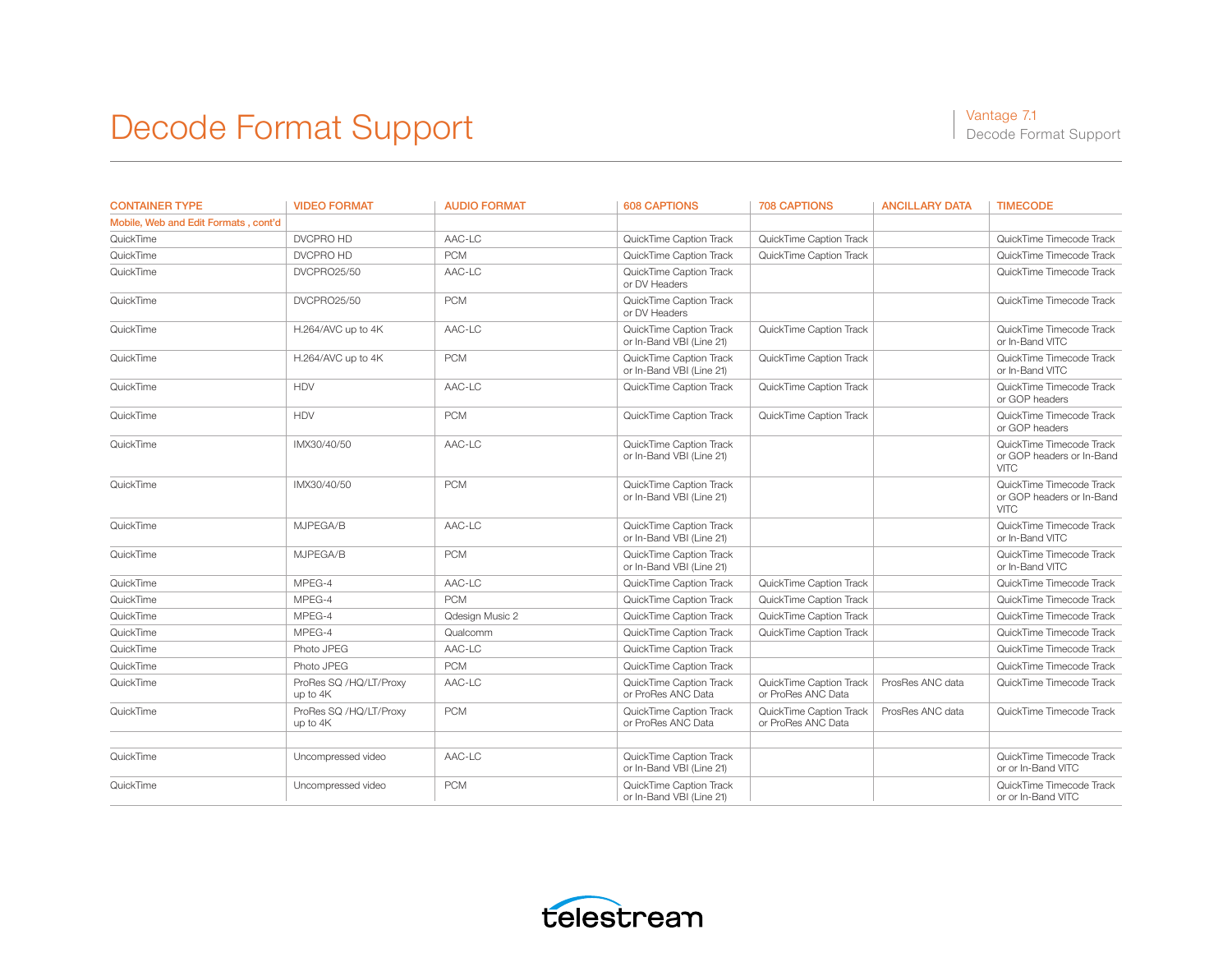| <b>CONTAINER TYPE</b>                | <b>VIDEO FORMAT</b> | <b>AUDIO FORMAT</b> | <b>608 CAPTIONS</b>                                                          | <b>708 CAPTIONS</b>     | <b>ANCILLARY DATA</b>       | <b>TIMECODE</b>                                                             |
|--------------------------------------|---------------------|---------------------|------------------------------------------------------------------------------|-------------------------|-----------------------------|-----------------------------------------------------------------------------|
| Mobile, Web and Edit Formats, cont'd |                     |                     |                                                                              |                         |                             |                                                                             |
| QuickTime                            | <b>XDCAM HD</b>     | <b>PCM</b>          | QuickTime Caption Track                                                      | QuickTime Caption Track |                             | QuickTime Timecode Track                                                    |
| QuickTime                            | <b>XDCAM EX</b>     | <b>PCM</b>          | QuickTime Caption Track                                                      | QuickTime Caption Track |                             | QuickTime Timecode Track                                                    |
| R <sub>3</sub> D                     | R <sub>3</sub> D    | <b>PCM</b>          |                                                                              |                         |                             |                                                                             |
| <b>WMV</b>                           | VC-1, WM7, WM8, WM9 | WMA, WMA Pro        | WMV Caption Stream                                                           |                         |                             | WMV Timcode or In-Band<br><b>VITC</b>                                       |
| <b>Audio-Only Formats</b>            |                     |                     |                                                                              |                         |                             |                                                                             |
| M <sub>2</sub> A                     |                     | M2A                 |                                                                              |                         |                             |                                                                             |
| MP3                                  |                     | MP3                 |                                                                              |                         |                             |                                                                             |
| <b>WAV</b>                           |                     | <b>PCM</b>          |                                                                              |                         |                             |                                                                             |
| <b>WMA</b>                           |                     | <b>WMA</b>          |                                                                              |                         |                             |                                                                             |
| <b>Broadcasting, Cable and IPTV</b>  |                     |                     |                                                                              |                         |                             |                                                                             |
| 360 Systems                          | <b>JPEG2000</b>     | <b>PCM</b>          | 608 from Anc                                                                 | 708 from Anc            | Proprietary Anc track       | File Header                                                                 |
| Avid MediaStream MSS                 | MPEG-2              | MPEG-1 Layer 2      | ATSC CEA 608                                                                 | ATSC A/53 User data     |                             | GOP Header Timecode                                                         |
| Avid MediaStream MSS                 | MPEG-2              | <b>PCM</b>          | ATSC CEA 608                                                                 | ATSC A/53 User data     |                             | GOP Header Timecode                                                         |
| <b>EVS</b>                           | DNxHD (Avid DNxHD®) | <b>PCM</b>          |                                                                              |                         |                             | EVS Timecode                                                                |
| <b>EVS</b>                           | DVCPRO HD           | <b>PCM</b>          |                                                                              |                         |                             | EVS Timecode                                                                |
| <b>EVS</b>                           | <b>MJPEG</b>        | <b>PCM</b>          |                                                                              |                         |                             | EVS Timecode                                                                |
| <b>GXF</b>                           | AVC Intra           | <b>PCM</b>          | 608 from Anc                                                                 | 708 from Anc            | Anc track<br>(SMPTE RDD-14) | UMF Material Description or<br>Timecode Track or Material<br>Stream Mark In |
| <b>GXF</b>                           | DV25/50             | <b>PCM</b>          | DV Header (DV25 only)                                                        |                         |                             | UMF Material Description or<br>Timecode Track or Material<br>Stream Mark In |
| <b>GXF</b>                           | DVCPRO HD           | <b>PCM</b>          | 608 from Anc                                                                 | 708 from Anc            | Anc track<br>(SMPTE RDD-14) | UMF Material Description or<br>Timecode Track or Material<br>Stream Mark In |
| <b>GXF</b>                           | <b>DVCPRO 25/50</b> | <b>PCM</b>          | DV Header (DV25 only)                                                        |                         |                             | UMF Material Description or<br>Timecode Track or Material<br>Stream Mark In |
| <b>GXF</b>                           | <b>MJPEG</b>        | <b>PCM</b>          |                                                                              |                         |                             |                                                                             |
| <b>GXF</b>                           | MPEG2 HD            | <b>PCM</b>          | 608 from Anc                                                                 | 708 from Anc            | Anc track<br>(SMPTE RDD-14) | UMF Material Description or<br>Timecode Track or Material<br>Stream Mark In |
| <b>GXF</b>                           | MPEG2 SD            | <b>PCM</b>          | Proprietary VBI User Data<br>or In-Band VBI (line 21)<br>or GXF CC user data |                         |                             | UMF Material Description or<br>Timecode Track or Material<br>Stream Mark In |
| Harris LXF                           | AVC Intra           | <b>PCM</b>          | 608 from Anc                                                                 | 708 from Anc            | Proprietary LXF VANC        | LXF Header                                                                  |
| Harris LXF                           | DV25/50             | <b>PCM</b>          |                                                                              |                         |                             | LXF Header                                                                  |
| Harris LXF                           | DVCPRO25/50         | <b>PCM</b>          |                                                                              |                         |                             | LXF Header                                                                  |
| Harris LXF                           | <b>IMX</b>          | <b>PCM</b>          | In-Band VBI (Line 21)                                                        |                         |                             | LXF Header                                                                  |
| Harris LXF                           | MPEG2 HD            | <b>PCM</b>          | 608 from Anc                                                                 | 708 from Anc            | Proprietary LXF VANC        | LXF Header                                                                  |
| Harris LXF                           | MPEG2 SD            | <b>PCM</b>          | Proprietary VBI data or<br>In-Band VBI (Line 21)                             |                         |                             | <b>LXF Header</b>                                                           |

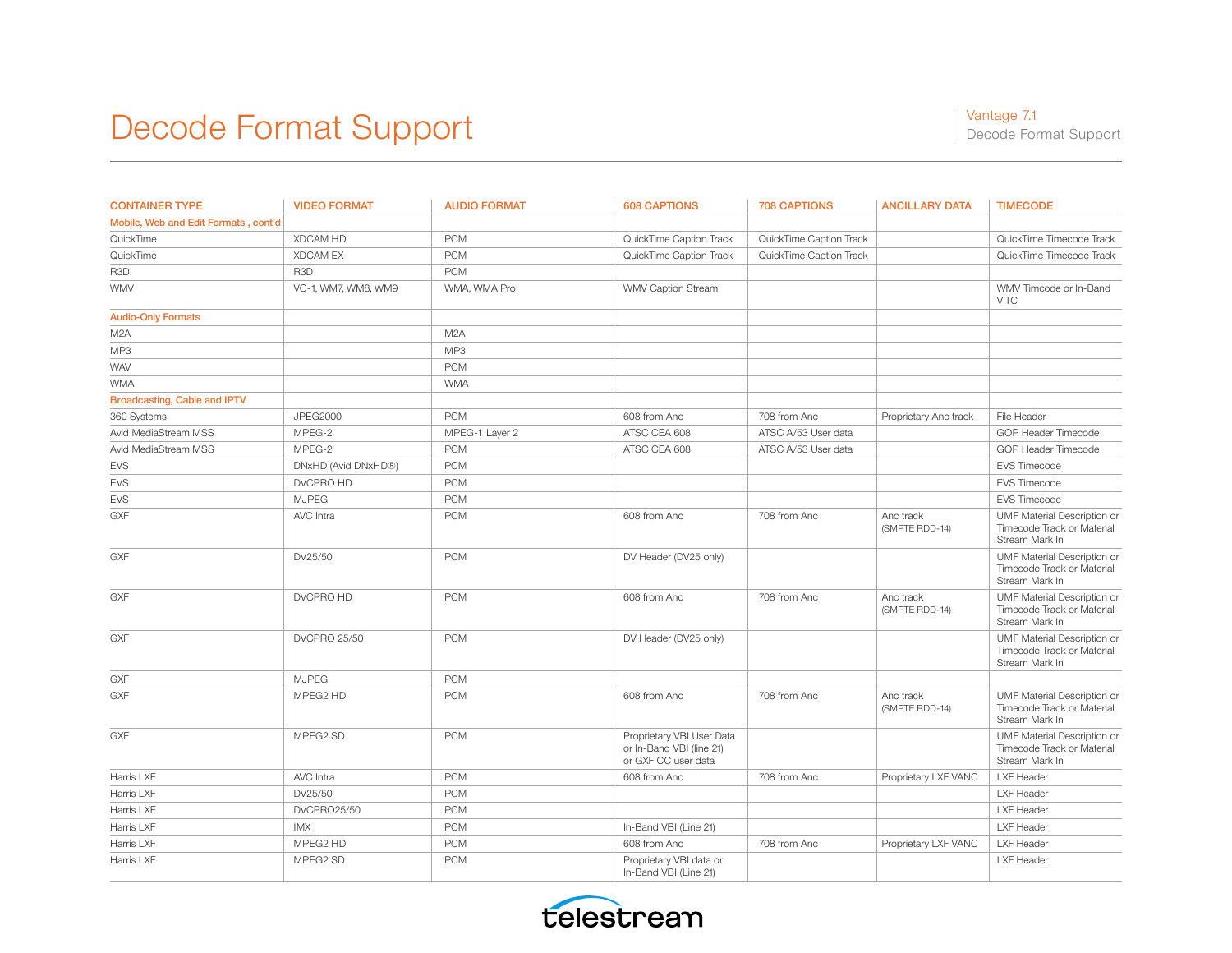| <b>CONTAINER TYPE</b>                | <b>VIDEO FORMAT</b> | <b>AUDIO FORMAT</b>                   | <b>608 CAPTIONS</b>                                                                                                                     | <b>708 CAPTIONS</b>                    | <b>ANCILLARY DATA</b>       | <b>TIMECODE</b>                               |
|--------------------------------------|---------------------|---------------------------------------|-----------------------------------------------------------------------------------------------------------------------------------------|----------------------------------------|-----------------------------|-----------------------------------------------|
| Broadcasting, Cable and IPTV, cont'd |                     |                                       |                                                                                                                                         |                                        |                             |                                               |
| MP4 XDCAM EX                         | MPEG <sub>2</sub>   | <b>PCM</b>                            |                                                                                                                                         |                                        |                             | GOP Header Timecode                           |
| MPFG1-SS                             | MPEG1               | MPEG1 Layer2                          |                                                                                                                                         |                                        |                             |                                               |
| MPEG2-ES .m2v                        | MPEG <sub>2</sub>   | WAV (PCM)                             | In-Band VBI                                                                                                                             |                                        |                             | In-Band VITC                                  |
| MPEG2-PS                             | MPEG <sub>2</sub>   | Dolby Digital, Dolby 5.1 <sup>2</sup> | ATSC CEA 608 or or<br>Divicom CEA 680 or<br>ATSC/DTV 9600 or<br>In-Band VBI (Line 21)                                                   | ATSC A/53 User Data                    |                             | GOP Header Timecode or<br>In-Band VITC        |
| MPEG2-PS                             | MPEG <sub>2</sub>   | MPEG1 Layer 2                         | ATSC CEA 608 or<br>Divicom CEA 608 or<br>ATSC/DTV 9600 or<br>In-Band VBI (Line 21)                                                      | ATSC A/53 User Data                    |                             | GOP Header Timecode or<br>In-Band VITC        |
| MPEG2-TS .trp .mpg                   | H.264 up to 4k      | MPEG1 Layer 2                         | ATSC CEA 608                                                                                                                            | ATSC A/53 User Data                    |                             |                                               |
| MPEG2-TS .trp .mpg                   | MPEG <sub>2</sub>   | AES Uncompressed                      | ATSC CEA 608 or<br>SCTE-20 or Divicom CEA<br>608 or ATSC/DTV 9600<br>or SMPTE RDD-11<br>or Proprietary VELA or<br>In-Band VBI (Line 21) | ATSC A/53 User Data<br>or SMPTE RDD-11 | Anc track<br>(SMPTE RDD-11) | GOP Header Timecode or<br>In-Band VITC        |
| MPEG2-TS .trp .mpg                   | MPEG <sub>2</sub>   | MPEG1 Layer 2                         | ATSC CEA 608 or<br>SCTE-20 or Divicom CEA<br>608 or ATSC/DTV 9600<br>or SMPTE RDD-11<br>or Proprietary VELA or<br>In-Band VBI (Line 21) | ATSC A/53 User Data<br>or SMPTE RDD-11 | Anc track<br>(SMPTE RDD-11) | GOP Header Timecode or<br>In-Band VITC        |
| MPEG-TS (PitchBlue)                  | H.264 / AVC         | MPEG1 Layer 2, and AAC 5.1            | ATSC-A/72 user data                                                                                                                     | ATSC-A/72 user data                    | ATSC-A/72 AFD User Data     |                                               |
| <b>AVCHD</b>                         | H.264 / AVC         | Dolby Digital                         |                                                                                                                                         |                                        |                             |                                               |
| Omneon mov or OP1a                   | <b>DNxHD</b>        | <b>AIFF</b>                           |                                                                                                                                         |                                        |                             | Omneon Header                                 |
| Omneon mov or OP1a                   | <b>DNxHD</b>        | <b>WAV</b>                            |                                                                                                                                         |                                        |                             | Omneon Header                                 |
| Omneon mov or OP1a                   | DV25/50             | <b>AIFF</b>                           |                                                                                                                                         |                                        |                             | Omneon Header or DV<br>Header                 |
| Omneon mov or OP1a                   | DV25/50             | <b>WAV</b>                            |                                                                                                                                         |                                        |                             | Omneon Header or DV<br>Header                 |
| Omneon mov or OP1a                   | DVCPRO25/50         | <b>AIFF</b>                           |                                                                                                                                         |                                        |                             | Omneon Header or DV<br>Header                 |
| Omneon mov or OP1a                   | DVCPRO25/50         | <b>WAV</b>                            |                                                                                                                                         |                                        |                             | Omneon Header or DV<br>Header                 |
| Omneon mov or OP1a                   | IMX                 | <b>AIFF</b>                           | ATSC User Data or SMPTE<br>328 or In-Band VBI<br>(Line 21)                                                                              |                                        |                             | Omneon Header or SMPTE<br>328 or In-Band VITC |
| Omneon mov or OP1a                   | <b>IMX</b>          | <b>WAV</b>                            | ATSC User Data or SMPTE<br>328 or In-Band VBI<br>(Line 21)                                                                              |                                        |                             | Omneon Header or SMPTE<br>328 or In-Band VITC |

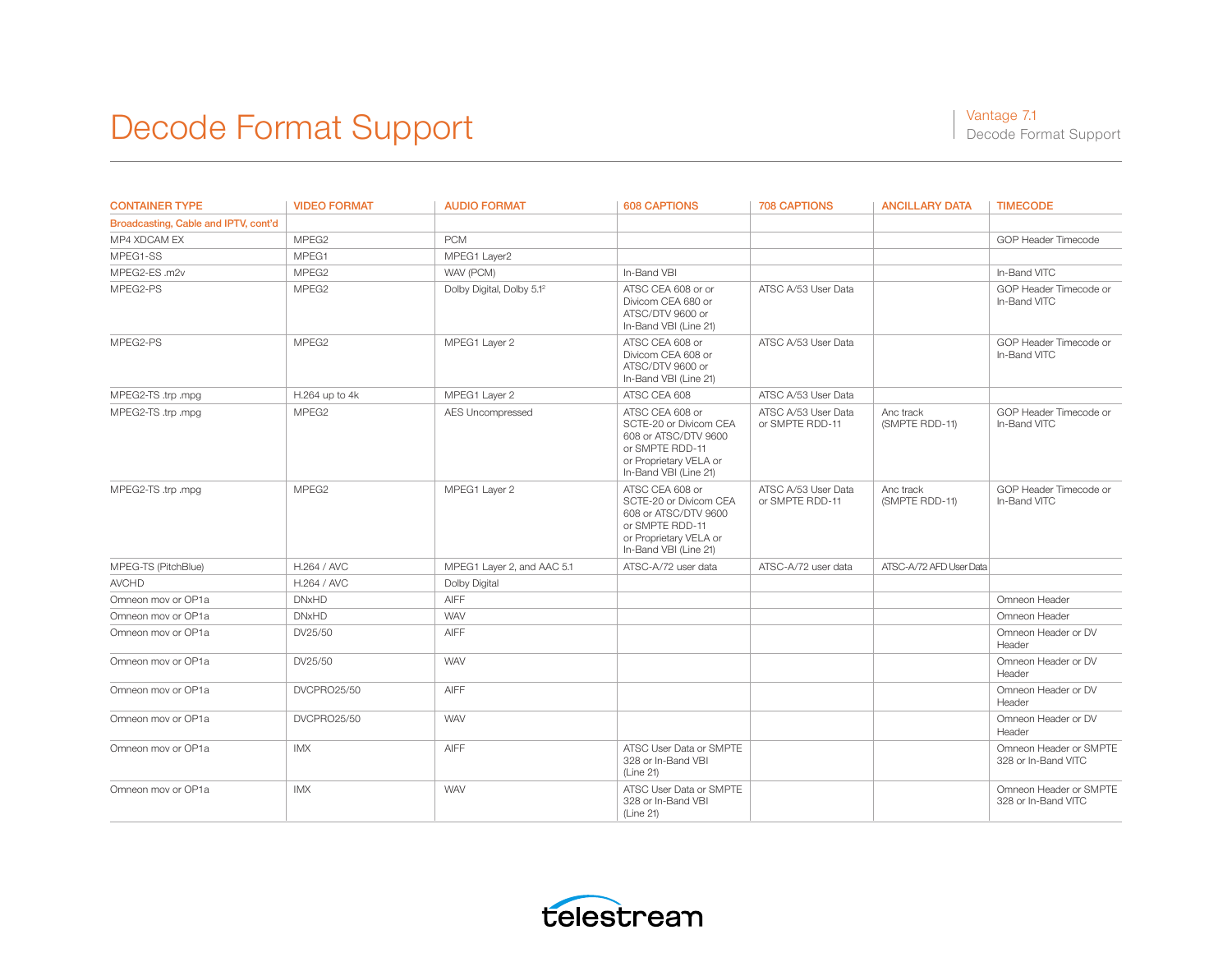| <b>CONTAINER TYPE</b>                | <b>VIDEO FORMAT</b>      | <b>AUDIO FORMAT</b> | <b>608 CAPTIONS</b>                                                                                   | <b>708 CAPTIONS</b>    | <b>ANCILLARY DATA</b>   | <b>TIMECODE</b>                               |
|--------------------------------------|--------------------------|---------------------|-------------------------------------------------------------------------------------------------------|------------------------|-------------------------|-----------------------------------------------|
| Broadcasting, Cable and IPTV, cont'd |                          |                     |                                                                                                       |                        |                         |                                               |
| Omneon mov or OP1a                   | MPEG2                    | AIFF                | ATSC user data or<br>Proprietary VBI user data<br>or Proprietary VBI file or<br>In-Band VBI (Line 21) | ATSC A/53<br>User Data |                         | Omneon Header or SMPTE<br>328 or In-Band VITC |
| Omneon mov or OP1a                   | MPEG <sub>2</sub>        | <b>WAV</b>          | ATSC user data or<br>Proprietary VBI user data<br>or Proprietary VBI file or<br>In-Band VBI (Line 21) | ATSC A/53<br>User Data |                         | Omneon Header or SMPTE<br>328 or In-Band VITC |
| Omneon OP1a                          | AVC Intra                | <b>AIFF</b>         | 608 from Anc                                                                                          | 708 from Anc           | ANC User Data           | Omneon Header                                 |
| Omneon OP1a                          | AVC Intra                | <b>WAV</b>          | 608 from Anc                                                                                          | 708 from Anc           | ANC User Data           | Omneon Header                                 |
| SeaChange                            | MPEG <sub>2</sub>        | <b>AES</b>          | ATSC CEA 608 or In-Band<br>VBI (Line 21)                                                              |                        |                         | GOP Header Timecode or<br>In-Band VITC        |
| SeaChange                            | MPEG <sub>2</sub>        | MPEG1 Layer 2       | ATSC CEA 608 or In-Band<br>VBI (Line 21)                                                              |                        |                         | GOP Header Timecode or<br>In-Band VITC        |
| SeaChange                            | MPEG <sub>2</sub>        | <b>PCM</b>          | ATSC CEA 608 or In-Band<br>VBI (Line 21)                                                              |                        |                         | GOP Header Timecode or<br>In-Band VITC        |
| SeaChange SAF                        | MPEG <sub>2</sub>        | <b>AES</b>          | In-Band VBI                                                                                           |                        |                         | In-Band VITC                                  |
| SeaChange SAF                        | MPEG <sub>2</sub>        | MPEG1 Layer 2       | In-Band VBI                                                                                           |                        |                         | In-Band VITC                                  |
| VOB Non encrypted                    | MPEG <sub>2</sub>        | Dolby Digital 2.0   |                                                                                                       |                        |                         | GOP Header Timecode                           |
| VOB Non encrypted                    | MPEG <sub>2</sub>        | MPEG2 Layer 1       |                                                                                                       |                        |                         | GOP Header Timecode                           |
| VOB Non encrypted                    | MPFG <sub>2</sub>        | <b>PCM</b>          |                                                                                                       |                        |                         | GOP Header Timecode                           |
| <b>MXF</b>                           |                          |                     |                                                                                                       |                        |                         |                                               |
| MXF OP1A                             | Sony XAVC Intra up to 4k | <b>PCM</b>          |                                                                                                       |                        |                         |                                               |
| MXF OP1A                             | AVC Intra                | <b>PCM</b>          | 608 from Anc                                                                                          | 708 from Anc           | Anc track<br>SMPTE 436M | Material Package                              |
| MXF OP1A                             | DNxHD (Avid DNxHD®)      | <b>PCM</b>          | 608 from Anc                                                                                          | 708 from Anc           | Anc track<br>SMPTE 436M | Material Package                              |
| MXF OP1A                             | DV25/50                  | <b>PCM</b>          | 608 from Anc                                                                                          | 708 from Anc           | Anc track<br>SMPTE 436M | Material Package                              |
| MXF OP1A                             | DVCPRO25/50              | <b>PCM</b>          | 608 from Anc                                                                                          | 708 from Anc           | Anc track<br>SMPTE 436M | Material Package                              |
| MXF OP1A                             | <b>DVCPROHD</b>          | <b>PCM</b>          | 608 from Anc                                                                                          | 708 from Anc           | Anc track<br>SMPTE 436M | Material Package                              |
| MXF OP1A                             | IMX 30/40/50             | <b>PCM</b>          | 608 from Anc or In-Band<br>VBI (Line 21)                                                              |                        |                         | Material Package<br>or In-Band VITC           |